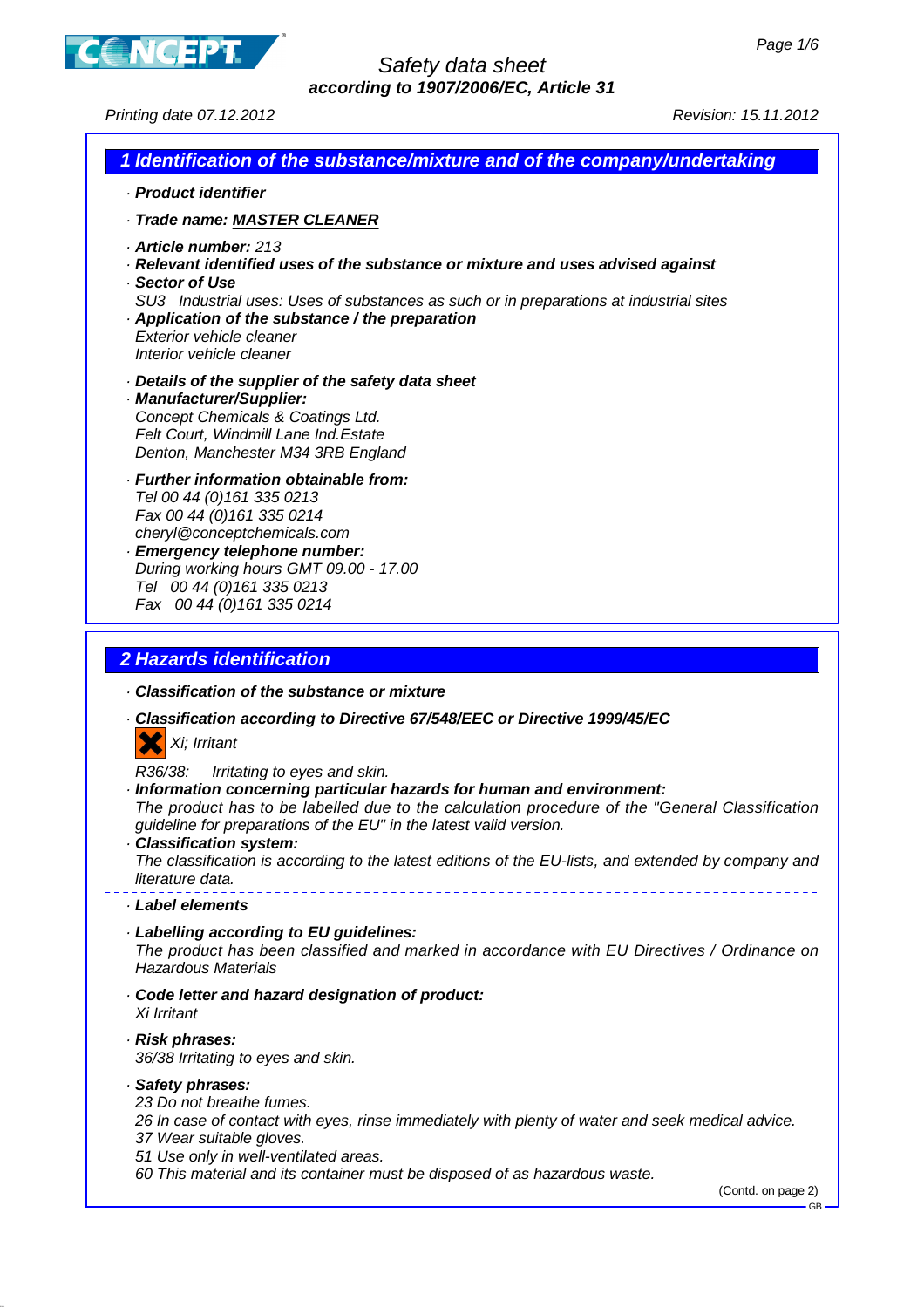

#### Safety data sheet **according to 1907/2006/EC, Article 31**

Printing date 07.12.2012 Revision: 15.11.2012

#### **Trade name: MASTER CLEANER**

(Contd. of page 1)

- · **Special labelling of certain preparations:**
- Safety data sheet available for professional user on request.
- · **Other hazards**
- · **Results of PBT and vPvB assessment**
- · **PBT:** Not applicable.
- · **vPvB:** Not applicable.

#### **3 Composition/information on ingredients**

· **Chemical characterization: Mixtures**

· **Description:** Mixture of substances listed below with nonhazardous additions.

| · Dangerous components:                                         |                                                                                       |            |
|-----------------------------------------------------------------|---------------------------------------------------------------------------------------|------------|
| CAS: 107-98-2<br>EINECS: 203-539-1 R10                          | 1-methoxy-propan-2-ol                                                                 | $2.5 - 5%$ |
| CAS: 111-76-2                                                   | 2-butoxyethanol<br>EINECS: 203-905-0 <del>X</del> Xn R20/21/22; X Xi R36/38           | $2.5 - 5%$ |
| CAS: 1310-73-2<br>EINECS: 215-185-5 3 C R35                     | Sodium Hydroxide                                                                      | $0 - 2.5%$ |
| CAS: 14960-06-6<br>EINECS: 290-476-8 Monosodium Salt            | Beta-Alanine N-(2-carboxyethyl)-N-Dodecyl<br>$\overline{\mathbf{x}}$ Xi R36           | $0 - 2.5%$ |
| · Ingredients according to detergents<br>regulation 648/2004/EC |                                                                                       |            |
|                                                                 | non-ionic surfactants, amphoteric surfactants, colouring agents                       | < 5%       |
|                                                                 | Additional information For the wording of the listed risk phrases refer to section 16 |            |

· **Additional information** For the wording of the listed risk phrases refer to section 16.

### **4 First aid measures**

· **Description of first aid measures**

- · **After inhalation** In case of unconsciousness place patient stably in side position for transportation.
- · **After skin contact** Immediately wash with water and soap and rinse thoroughly.
- · **After eye contact**
- Rinse opened eye for several minutes under running water. If symptoms persist, consult a doctor.
- · **After swallowing** If symptoms persist consult doctor.
- · **Information for doctor**
- · **Most important symptoms and effects, both acute and delayed**
- No further relevant information available.
- · **Indication of any immediate medical attention and special treatment needed** No further relevant information available.

#### **5 Firefighting measures**

- · **Extinguishing media**
- · **Suitable extinguishing agents**
- CO2, powder or water spray. Fight larger fires with water spray or alcohol resistant foam.
- · **Special hazards arising from the substance or mixture** No further relevant information available.

(Contd. on page 3)

GB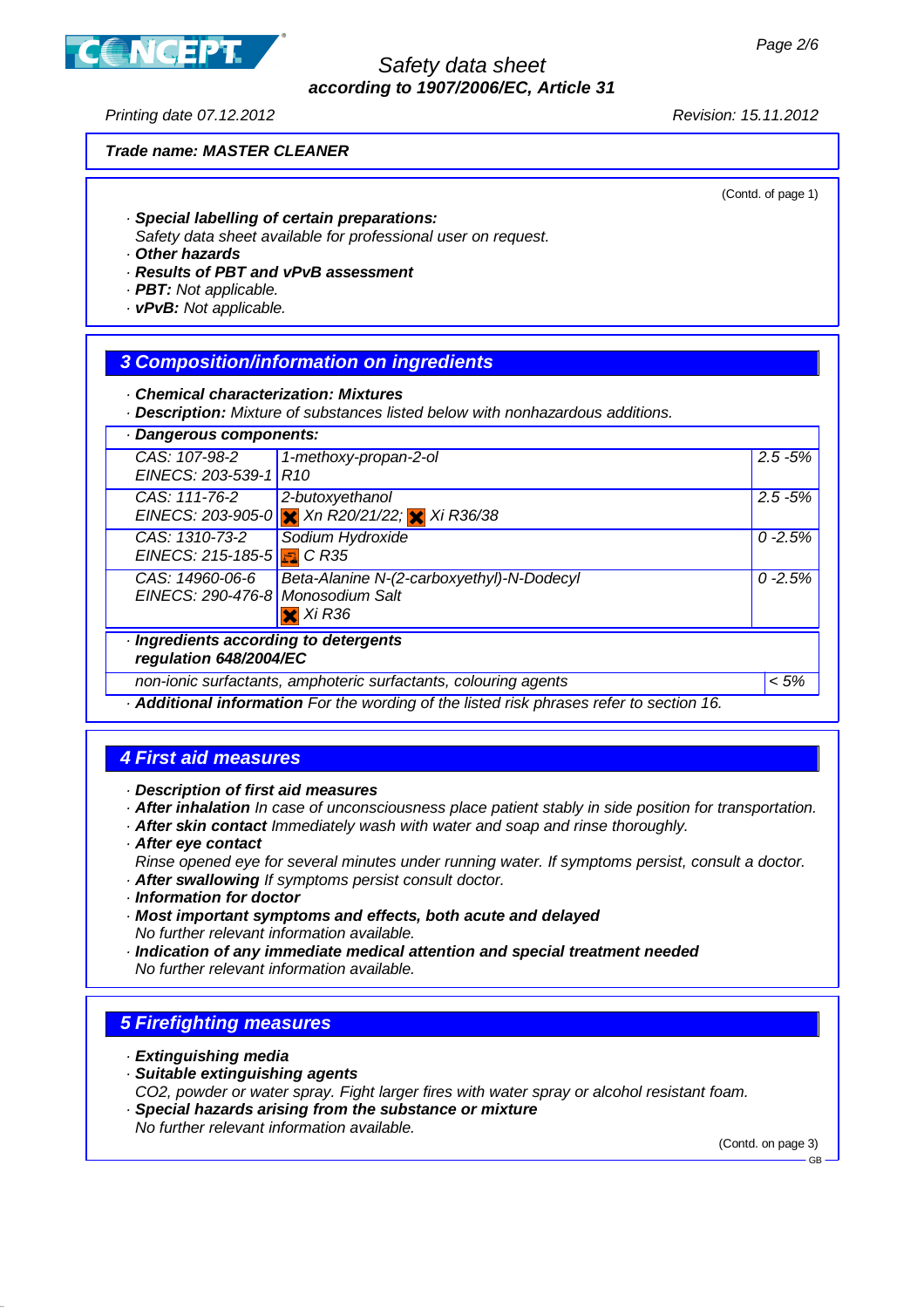**JCEPT** 

## Safety data sheet **according to 1907/2006/EC, Article 31**

Printing date 07.12.2012 Revision: 15.11.2012

(Contd. of page 2)

## **Trade name: MASTER CLEANER**

· **Advice for firefighters**

· **Protective equipment:** No special measures required.

# **6 Accidental release measures**

- · **Personal precautions, protective equipment and emergency procedures** Not required.
- · **Environmental precautions:**
	- Dilute with plenty of water.

Do not allow to enter sewers /surface or ground water drains.

- · **Methods and material for containment and cleaning up:** Absorb with liquid-binding material (sand, diatomite, acid binders, universal binders). Ensure adequate ventilation.
- · **Reference to other sections** See Section 8 for information on personal protection equipment. See Section 13 for disposal information.

# **7 Handling and storage**

- · **Handling**
- · **Precautions for safe handling** Risk of serious damage to eyes.
- · **Information about fire and explosion protection:** No special measures required.
- · **Conditions for safe storage, including any incompatibilities**
- · **Storage**
- · **Requirements to be met by storerooms and receptacles:** No special requirements.
- · **Information about storage in one common storage facility:** Not required.
- · **Further information about storage conditions:** Keep receptacle tightly sealed.
- · **Specific end use(s)** No further relevant information available.

### **8 Exposure controls/personal protection**

- · **Additional information about design of technical facilities:** No further data; see item 7.
- · **Control parameters**
- · **Ingredients with limit values that require monitoring at the workplace:**

#### **107-98-2 1-methoxy-propan-2-ol**

WEL Short-term value: 560 mg/m<sup>3</sup>, 150 ppm Long-term value: 375 mg/m<sup>3</sup>, 100 ppm Sk

#### **111-76-2 2-butoxyethanol**

WEL Short-term value: 246 mg/m<sup>3</sup>, 50 ppm Long-term value: 123 mg/m<sup>3</sup>, 25 ppm Sk, BMGV

· **Additional information:** The lists valid during the making were used as basis.

- · **Exposure controls**
- · **Personal protective equipment**
- · **General protective and hygienic measures** Keep away from foodstuffs, beverages and feed. Immediately remove all soiled and contaminated clothing Wash hands before breaks and at the end of work. Do not inhale dust / smoke / mist. Avoid contact with the eyes and skin.

(Contd. on page 4)

GB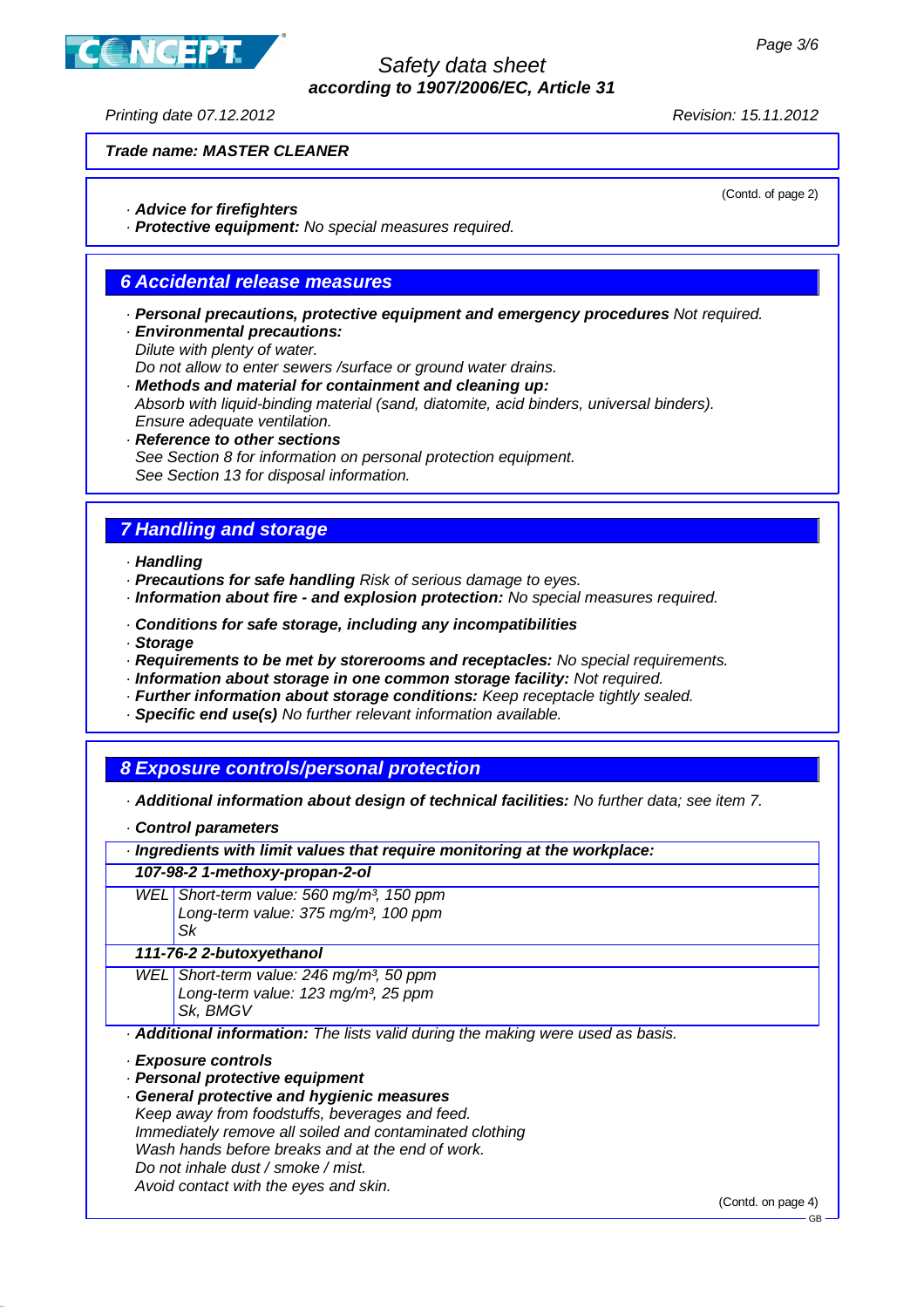**JCEPT** 

### Safety data sheet **according to 1907/2006/EC, Article 31**

Printing date 07.12.2012 Revision: 15.11.2012

## **Trade name: MASTER CLEANER**

(Contd. of page 3)

- · **Respiratory protection:**
- Not necessary if room is well-ventilated.
- Use suitable respiratory protective device in case of insufficient ventilation.
- · **Protection of hands:** Rubber gloves
- · **Material of gloves** Nitrile rubber, NBR
- · **Penetration time of glove material**
- The exact break trough time has to be found out by the manufacturer of the protective gloves and has to be observed.
- · **Eye protection:** Safety glasses

| 9 Physical and chemical properties                                                                      |                                                              |  |  |
|---------------------------------------------------------------------------------------------------------|--------------------------------------------------------------|--|--|
| Information on basic physical and chemical properties<br><b>General Information</b>                     |                                                              |  |  |
| · Appearance:                                                                                           |                                                              |  |  |
| Form:                                                                                                   | Fluid                                                        |  |  |
| Colour:                                                                                                 | Yellow                                                       |  |  |
| · Odour:                                                                                                | Characteristic                                               |  |  |
| · pH-value at 20 ℃:                                                                                     | 13.5                                                         |  |  |
| Change in condition<br>Melting point/Melting range: undetermined<br>Boiling point/Boiling range: 100 °C |                                                              |  |  |
| · Flash point:                                                                                          | $>65$ C                                                      |  |  |
| · Self-igniting:                                                                                        | Product is not selfigniting.                                 |  |  |
| Danger of explosion:                                                                                    | Product does not present an explosion hazard.                |  |  |
| Vapour pressure at 20 °C:                                                                               | 23 hPa                                                       |  |  |
| Density at 20 °C:                                                                                       | $1.026$ g/cm <sup>3</sup>                                    |  |  |
| · Solubility in / Miscibility with<br>Water:<br>Other information                                       | Fully miscible<br>No further relevant information available. |  |  |

### **10 Stability and reactivity**

- · **Reactivity**
- · **Chemical stability**
- · **Thermal decomposition / conditions to be avoided:** No decomposition if used according to specifications.
- · **Possibility of hazardous reactions** No dangerous reactions known
- · **Conditions to avoid** No further relevant information available.
- · **Incompatible materials:** No further relevant information available.
- · **Hazardous decomposition products:** No dangerous decomposition products known

### **11 Toxicological information**

- · **Information on toxicological effects**
- · **Acute toxicity:**
- · **Primary irritant effect:**
- · **on the skin:** Irritant to skin and mucous membranes.

(Contd. on page 5)

GB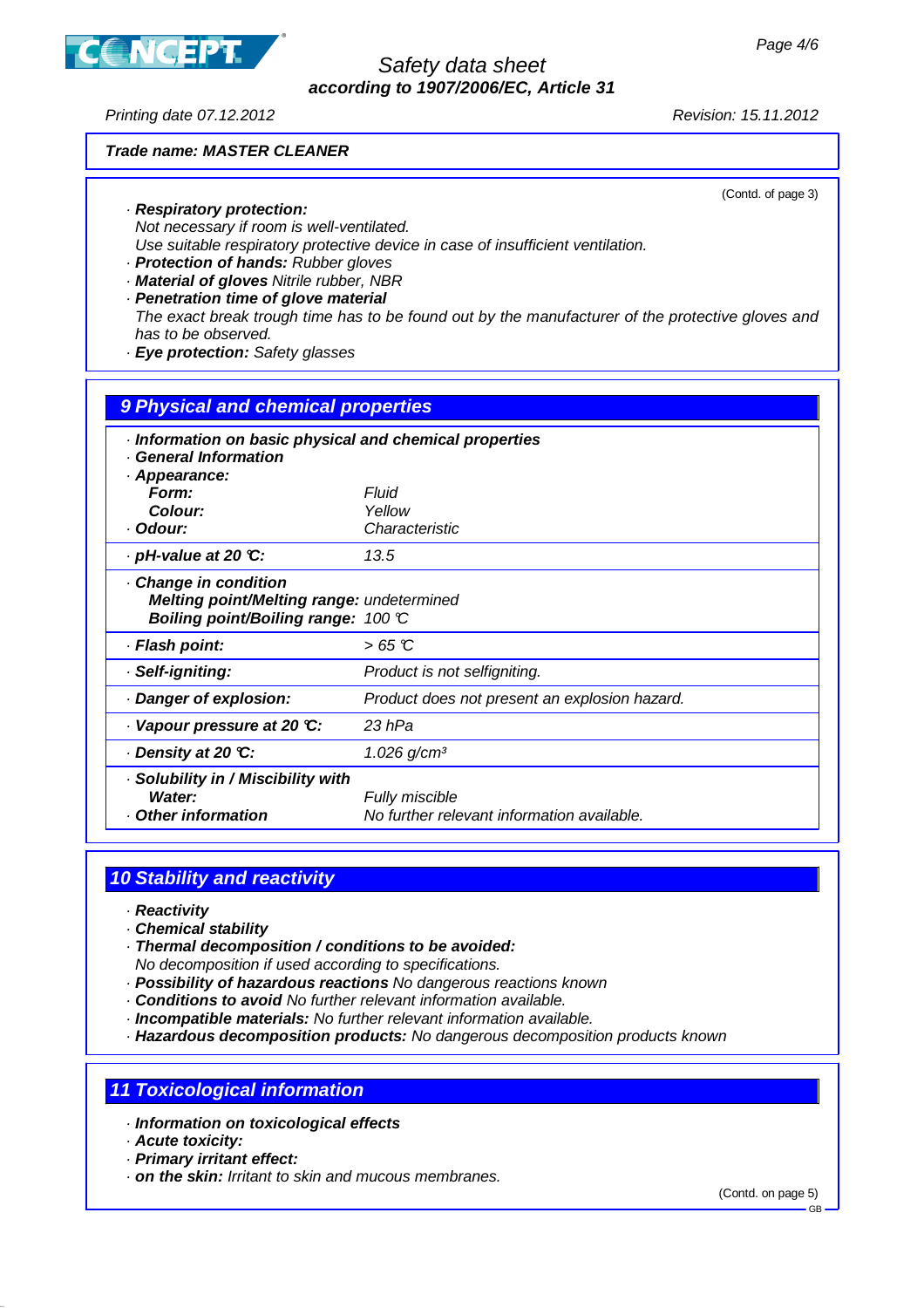

#### Safety data sheet **according to 1907/2006/EC, Article 31**

Printing date 07.12.2012 Revision: 15.11.2012

#### **Trade name: MASTER CLEANER**

(Contd. of page 4)

- · **on the eye:** Irritating effect.
- · **Sensitization:** No sensitizing effects known.
- · **Additional toxicological information:**

The product shows the following dangers according to the calculation method of the General EU Classification Guidelines for Preparations as issued in the latest version. Irritant

#### **12 Ecological information**

· **Toxicity**

- · **Aquatic toxicity:** No further relevant information available.
- · **Persistence and degradability** No further relevant information available.
- · **Behaviour in environmental systems:**
- · **Bioaccumulative potential** No further relevant information available.
- · **Mobility in soil** No further relevant information available.
- · **Additional ecological information:**
- · **General notes:**

Water hazard class 1 (German Regulation) (Self-assessment): slightly hazardous for water.

Re: Biodegradability of Surface Active Agents: All non-ionics are classified as 100% biodegradeable;cationics are greater than 90% biodegradeable and comply with EC Directive 73/404.

Do not allow undiluted product or large quantities of it to reach ground water, water course or sewage system.

Rinse off of bigger amounts into drains or the aquatic environment may lead to increased pHvalues. A high pH-value harms aquatic organisms. In the dilution of the use-level the pH-value is considerably reduced, so that after the use of the product the aqueous waste, emptied into drains, is only low water-dangerous.

#### · **Results of PBT and vPvB assessment**

- · **PBT:** Not applicable.
- · **vPvB:** Not applicable.
- · **Other adverse effects** No further relevant information available.

### **13 Disposal considerations**

#### · **Waste treatment methods**

· **Recommendation**

Small amounts may be diluted with plenty of water and washed away. Dispose of bigger amounts in accordance with Local Authority requirements.

- · **Uncleaned packaging:**
- · **Recommendation:** Disposal must be made according to official regulations.
- · **Recommended cleansing agents:** Water, if necessary together with cleansing agents.

### **14 Transport information**

- · **UN-Number**
- · **ADR, ADN, IMDG, IATA** Void

· **UN proper shipping name**

· **ADR, ADN, IMDG, IATA** Void

(Contd. on page 6)

GB